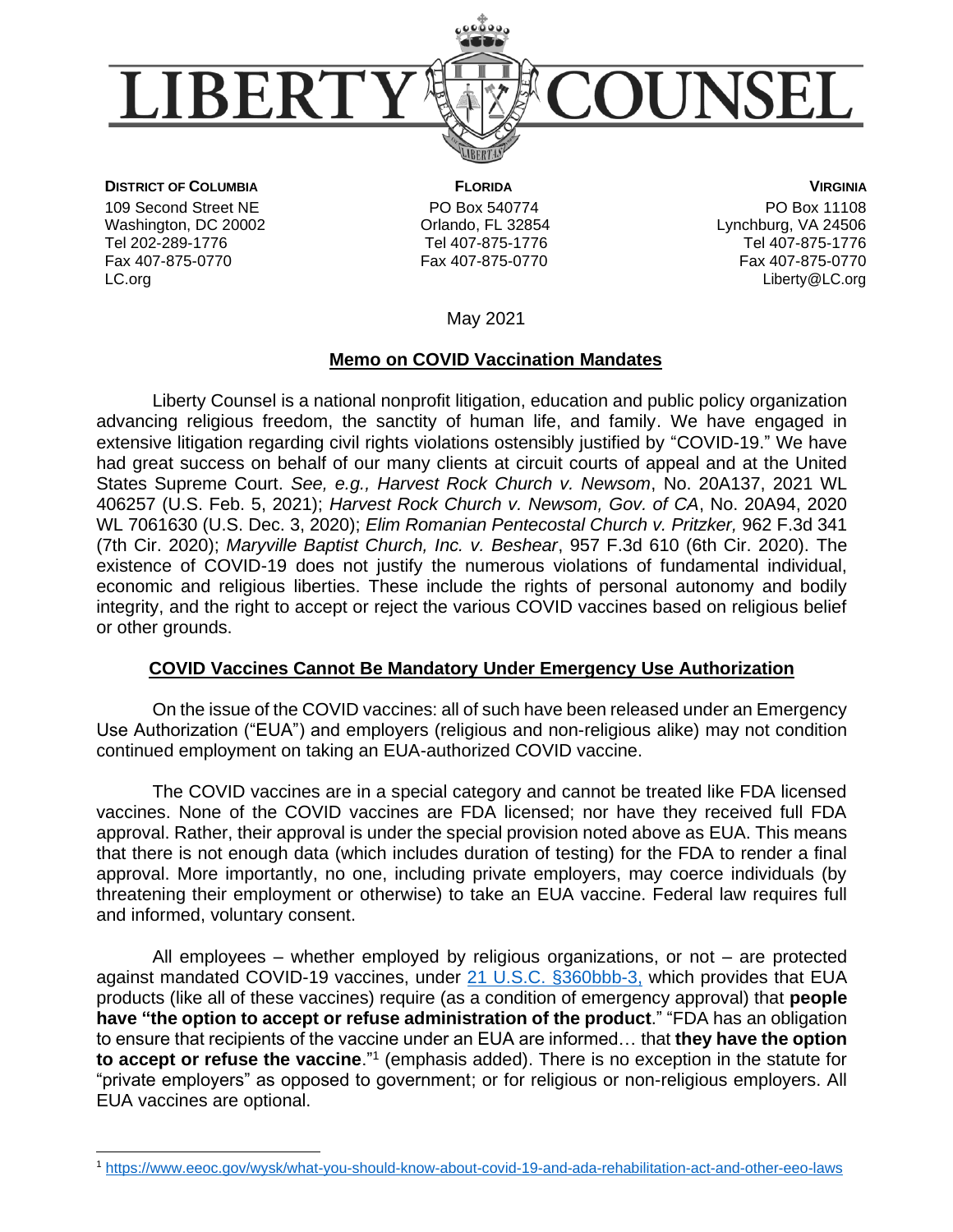COVID vaccination mandates May 11, 2021 Page 2

Moreover, at the Centers for Disease Control Advisory Committee on Immunization Practices (ACIP) meeting held in August 2020, CDC-ACIP Executive Secretary Amanda Cohn, MD confirmed the non-mandatory nature of an EUA vaccine: "**under an Emergency Use Authorization, an EUA,** *vaccines are not allowed to be mandatory*. So, early in this vaccination phase, individuals will have to be consented and they won't be able to be mandated." (emphasis added).<sup>2</sup>

## **COVID Vaccines Cannot Be Mandatory Under Title VII**

In general, employee vaccine religious exemption requests must be accommodated, where a reasonable accommodation exists without undue hardship to the employer, under Title VIIof the Civil Rights Act of 1964.

Many people hold sincere religious beliefs against taking any vaccines, or taking those derived from aborted fetal cell lines, or taking those sold by companies that profit from the sale of vaccines and other products derived from abortion.

Title VII, as amended, prohibits two categories of employment practices. It is unlawful for an employer: "(1) to fail or refuse to hire or to **discharge any individual, or otherwise to discriminate against any individual with respect to his compensation, terms, conditions, or privileges of employment**, because of such individual's race, color, **religion**, sex, or national origin; or (2) to limit, segregate, or classify his employees or applicants for employment in any way which would deprive or tend to deprive any individual of employment opportunities **or otherwise adversely affect his status** as an employee, because of such individual's race, color, **religion**, sex, or national origin." 42 U.S.C. § 2000e–2(a). (Emphasis added).

By pattern and practice, virtually every employer in America has shown that reasonable accommodations and alternatives to vaccination indeed exist for employees, and these have been required all along since the inception of COVID: self-screening with temperature checks, wearing personal protective equipment (PPE), and complying with other safety protocols until the number of COVID infections work their way down to acceptable levels. Logically, if these measures are and were effective at preventing the spread of COVID, they will continue to be effective. Thus, no employer can claim an undue hardship by allowing employees to do what they have been doing for over a year, in the alternative to a vaccine.

Liberty Counsel's interpretation of Title VII is also supported by the footnoted, linked press releases from the Equal Employment Opportunity Commission (EEOC)<sup>3</sup> and the U.S. Department of Justice (US DOJ).<sup>4</sup> It is unlawful for employers to force vaccinations on staff and employees holding religious convictions against a vaccine, and to refuse a reasonable accommodation. This goes for healthcare industry employers. In 2018, one hospital paid \$89,000 to settle a suit after refusing to accommodate and firing employees who declined flu vaccinations based on their religious beliefs. US DOJ sought compensatory damages on behalf of a nursing home employee against whom Ozaukee County, Wisconsin discriminated.

# **Singling Out Employees For Individual Questioning or Adverse Action Under the ADA, GINA and Title VII**

In interpreting the Americans With Disabilities Act ("ADA"), the **EEOC** has opined that it

<sup>2</sup> [https://www.youtube.com/watch?v=p0zCEiGohJs&list=PLvrp9iOILTQb6D9e1YZWpbUvzfptNMKx2&inde](https://www.youtube.com/watch?v=p0zCEiGohJs&list=PLvrp9iOILTQb6D9e1YZWpbUvzfptNMKx2&index=43) [x=43.](https://www.youtube.com/watch?v=p0zCEiGohJs&list=PLvrp9iOILTQb6D9e1YZWpbUvzfptNMKx2&index=43) See Minute 1:14:40

<sup>3</sup> [https://www1.eeoc.gov//eeoc/newsroom/release/1-12-18.cfm?renderforprint=1](https://www1.eeoc.gov/eeoc/newsroom/release/1-12-18.cfm?renderforprint=1)

<sup>4</sup> [https://www.justice.gov/opa/pr/justice-department-files-lawsuit-against-ozaukee-county-wisconsin-religious](https://www.justice.gov/opa/pr/justice-department-files-lawsuit-against-ozaukee-county-wisconsin-religious-discrimination)[discrimination](https://www.justice.gov/opa/pr/justice-department-files-lawsuit-against-ozaukee-county-wisconsin-religious-discrimination)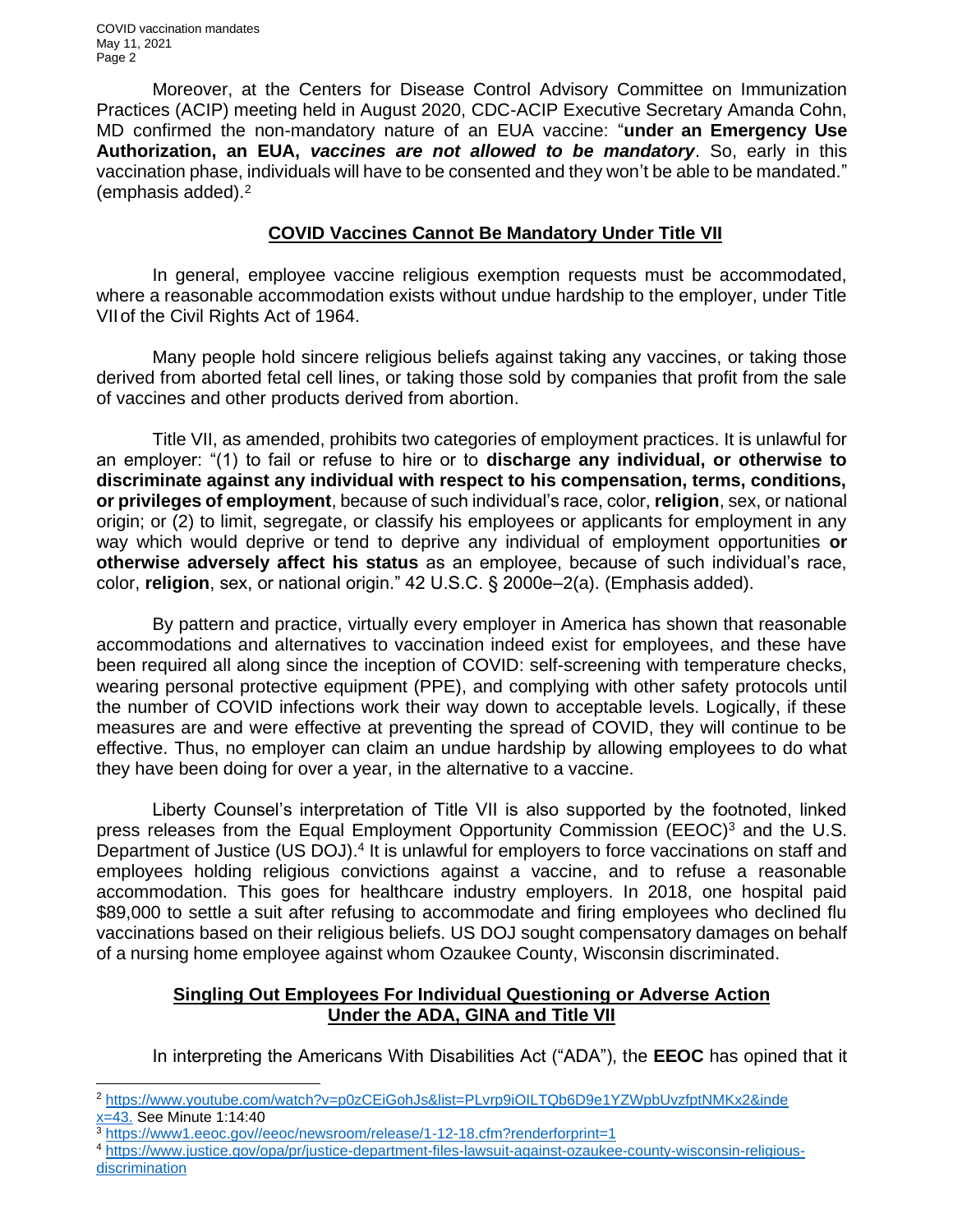COVID vaccination mandates May 11, 2021 Page 3

is improper to "ask only one employee—as opposed to asking all employees—questions designed to determine if [he] has COVID-19, or require that this employee alone have [his] temperature taken or undergo other screening or testing[.] "If an employer wishes to ask only a particular employee to answer such questions, or to have [his] temperature taken or undergo other screening or testing, the ADA requires the employer to have a reasonable belief based on objective evidence that this person might have the disease." <sup>5</sup> EEOC has also stated that an employer may not "**ask an employee who is physically coming into the workplace whether they have family members who have COVID-19 or symptoms associated with COVID-19,"**  as such is a violation of the Genetic Information Nondiscrimination Act (GINA). <sup>6</sup>

The **Occupational Safety and Health Administration** (OSHA) has also recognized that there is **"not evidence that COVID-19 vaccines prevent transmission of the virus from person-to-person,"** and reiterated that employers should not improperly distinguish between employees.<sup>7</sup> (Emphasis added). "The most effective COVID-19 prevention programs ... include the following elements:"

**15.** *Not distinguishing between workers who are vaccinated and those who are not:* Workers who are vaccinated must continue to follow protective measures, such as wearing a face covering and remaining physically distant, because at this time, there is not evidence that COVID-19 vaccines prevent transmission of the virus from person-to-person. The [CDC explains](https://www.cdc.gov/coronavirus/2019-ncov/vaccines/faq.html) that experts need to understand more about the protection that COVID-19 vaccines provide before deciding to change recommendations on steps everyone should take to slow the spread of the virus that causes COVID-19. 8 (Emphasis original and added).

On May 22, 2021, OSHA's reversed the following guidance regarding whether adverse reactions experienced by employees who take the shot under certain conditions or arrangements are recordable on OSHA's recordkeeping log $^9\!\!$ :

### **If I require my employees to take the COVID-19 vaccine as a condition of their employment, are adverse reactions to the vaccine recordable?**

If you require your employees to be vaccinated as a condition of employment (i.e., for work-related reasons), *then any adverse reaction to the COVID-19 vaccine is work-related*. The adverse reaction is recordable if it is a new case under 29 CFR 1904.6 and meets one or more of the general recording criteria in 29 CFR 1904.7.<sup>10</sup> (Emphasis added).

## **I do not require my employees to get the COVID-19 vaccine. However, I do recommend that they receive the vaccine and may provide it to them or make arrangements for them to receive it offsite. If an employee has an adverse reaction to the vaccine, am I required to record it?**

No. Although adverse reactions to recommended COVID-19 vaccines may be recordable under 29 CFR 1904.4(a) if the reaction is: (1) work-related, (2) a new case, and (3) meets one or more of the general recording criteria in 29 CFR 1904.7, OSHA is exercising its enforcement discretion to only require the recording of adverse effects to required vaccines at this time. *Therefore, you do not need to record adverse effects from COVID-19 vaccines that you recommend, but do* 

<sup>5</sup> <https://www.eeoc.gov/wysk/what-you-should-know-about-covid-19-and-ada-rehabilitation-act-and-other-eeo-laws> 6 *Id.*

<sup>7</sup> <https://www.osha.gov/coronavirus/safework#role-employers-workers>

<sup>8</sup> *Id.*

<sup>9</sup> <https://www.osha.gov/coronavirus/faqs#worker>

<sup>10</sup> [https://www.osha.gov/coronavirus/faqs#vaccine](https://www.osha.gov/coronavirus/faqs%23vaccine)